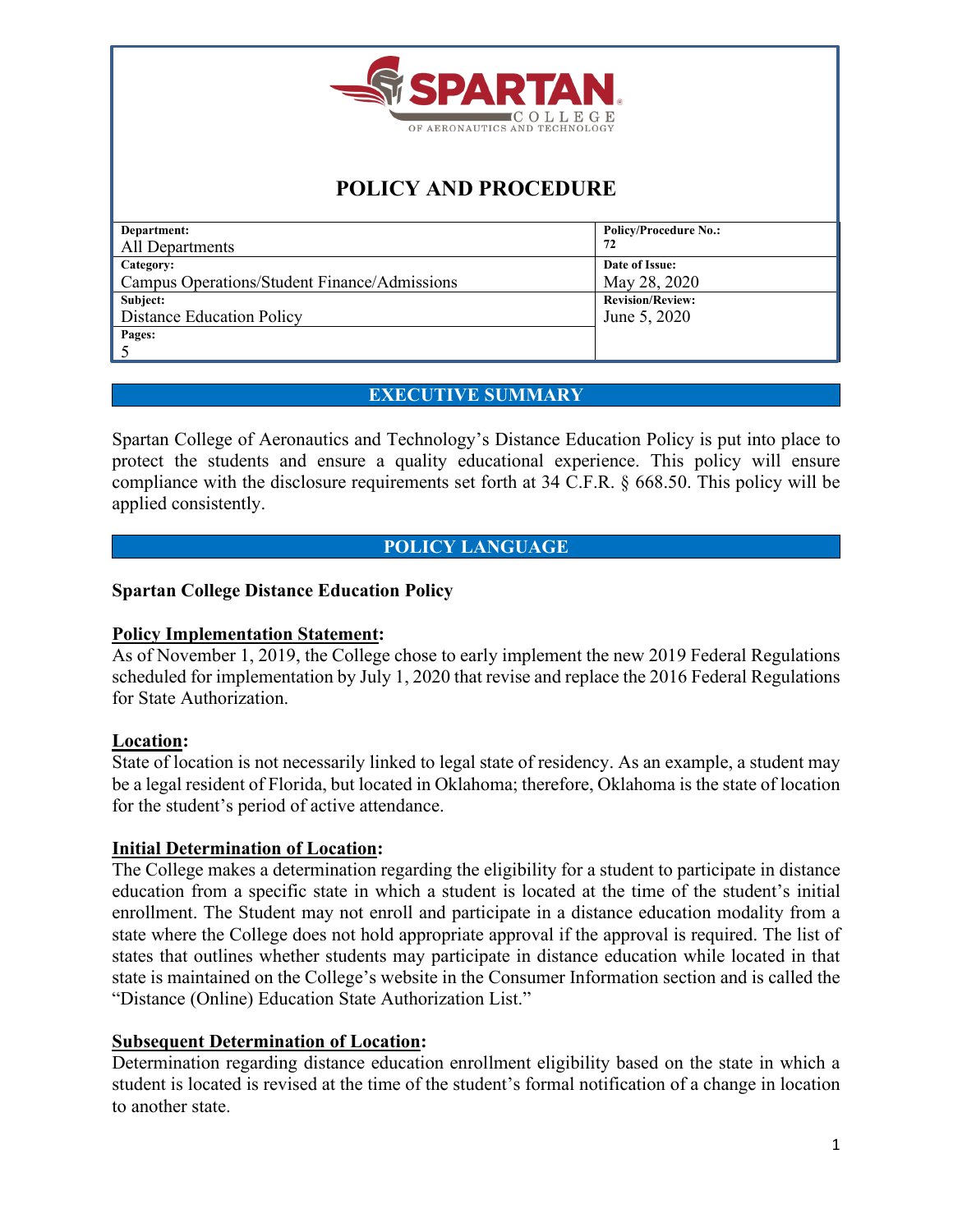

# **Consequences of Location Change:**

The student must be located in an approved state throughout the program. If the student relocates to an unapproved state, the College may be unable to allow the student to continue in the program and/or the student could face a loss of eligibility for federal student aid. A change of location does not entitle the student to any additional refund options beyond the standard refund policy.

### **It is critically important that students understand these consequences before relocating and verify that the state in question is approved as outlined on the College's website.**

# **Records:**

All records related to determinations of student location both at time of enrollment and subsequent changes of location are maintained in the College's electronic student records database.

#### **Disclosures:**

| <b>Public Disclosures (If Applicable)</b>         | <b>How Does The College Comply?</b>            |
|---------------------------------------------------|------------------------------------------------|
| The following information must be made            |                                                |
| available to the public through written and       |                                                |
| online publications if applicable.                |                                                |
| State Authorization. Whether the institution is   | Spartan College is not part of a state         |
| authorized by each state in which enrolled        | reciprocity agreement. Please refer to the     |
| students reside and how it is authorized in each  | state approval list found in the Consumer      |
| state (with an authorization from each specific   | Information section of the College's website   |
| state agency or as part of a state authorization  | under "Distance (Online) Education State       |
| reciprocity agreement).                           | Authorization List."                           |
| <b>Consequences of Location Change.</b> The       | The student must be located in an approved     |
| consequences of relocating to a state where the   | state throughout the program. If the student   |
| institution does not meet state requirements, or  | relocates to an unapproved state, the College  |
| in the case of a gainful employment program,      | may be unable to allow the student to          |
| where the program does not meet licensure or      | continue in the program and/or the student     |
| certification requirements in the state.          | could face a loss of eligibility for federal   |
|                                                   | student aid. It is critically important that   |
|                                                   | students understand these consequences         |
|                                                   | before relocating and verify that the state in |
|                                                   | question is approved as outlined on the        |
|                                                   | College's website.                             |
| <b>Description of Complaint Processes.</b> A      | While the 2019 regulations no longer require   |
| description of the process for submitting         | this information, the College is continuing to |
| complaints, including contact information to      | make the information available.                |
| make complaints in the state where the            |                                                |
| institution has its main campus, contact          | The College's complaint process is included    |
| information to make complaints to the state in    | in the College Catalog, which can be found     |
| which the student is located, and, if applicable, | in the Consumer Information section of the     |
| the appropriate contact information for           | website. In addition, a PDF document           |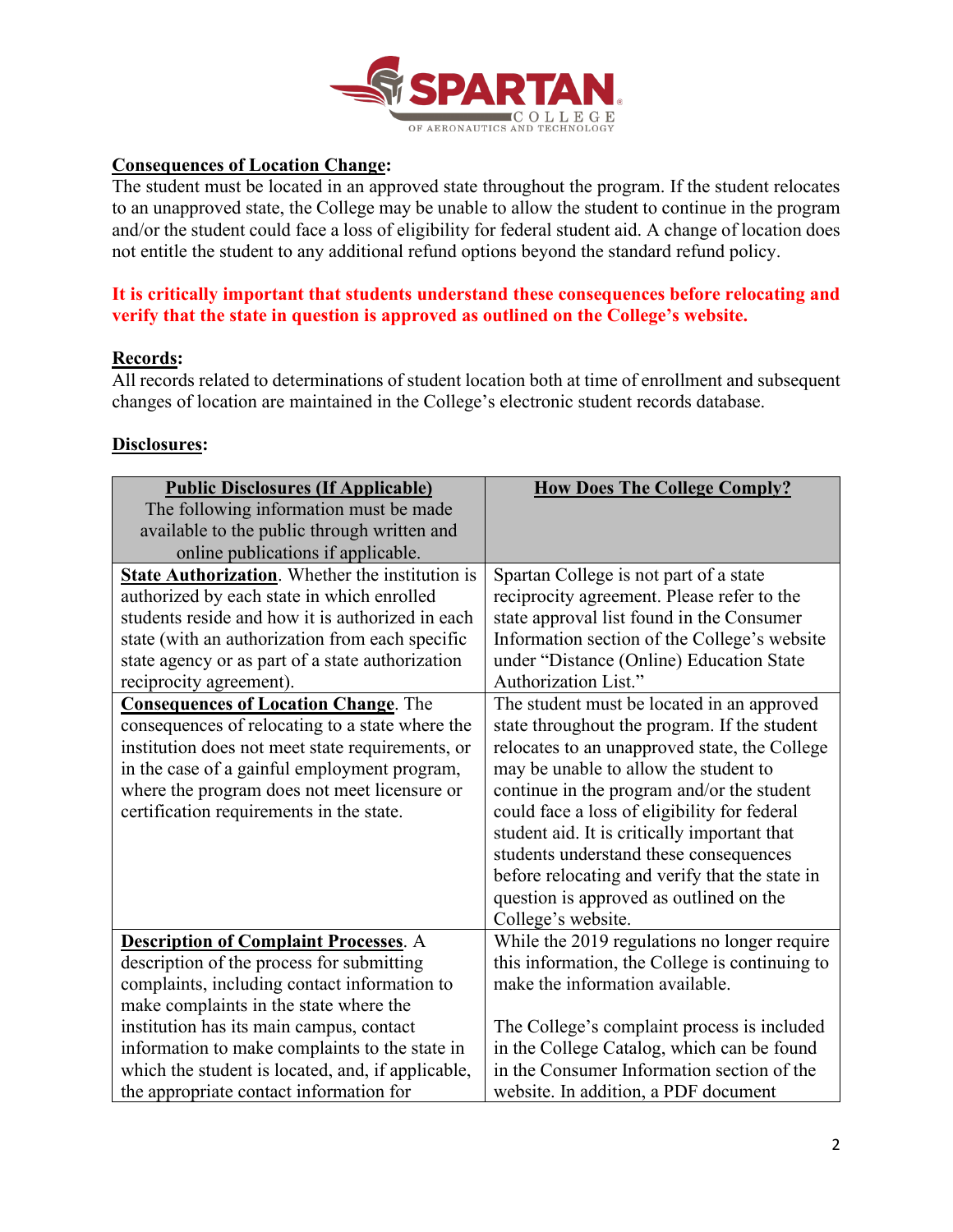

| <b>Public Disclosures (If Applicable)</b>                                                  | <b>How Does The College Comply?</b>                                             |
|--------------------------------------------------------------------------------------------|---------------------------------------------------------------------------------|
| The following information must be made                                                     |                                                                                 |
| available to the public through written and                                                |                                                                                 |
| online publications if applicable.                                                         |                                                                                 |
| complaints under any state authorization                                                   | outlining individual state complaint                                            |
| reciprocity agreement the institution has                                                  | procedures (compiled by an outside agency                                       |
| entered into.                                                                              | and not updated by the College) are also                                        |
|                                                                                            | available in the Consumer Information<br>section of the website and are labeled |
|                                                                                            |                                                                                 |
|                                                                                            | "Distance (Online) Education Student<br>Complaint Information."                 |
| <b>Historic Adverse Actions.</b> Any adverse                                               | The College has not been subject to adverse                                     |
| actions taken by a state or accrediting agency                                             | actions related to distance education in the                                    |
| against the institution related to distance or                                             | previous five calendar years.                                                   |
| correspondence education and the year that the                                             |                                                                                 |
| action was initiated, for the previous five                                                |                                                                                 |
| calendar years.                                                                            |                                                                                 |
| Refund Policies. Any refund policies that it                                               | As a Title IV eligible school, the College's                                    |
| must comply with in any state in which a                                                   | refund policy complies with the U.S.                                            |
| student resides.                                                                           | Department of Education's policy. The                                           |
|                                                                                            | policy is outlined in the College Catalog,                                      |
|                                                                                            | which can be found in the Consumer                                              |
|                                                                                            | Information section of the website. In                                          |
|                                                                                            | addition, many state specific policies are                                      |
|                                                                                            | outlined in the Appendix of the College<br>Catalog.                             |
| <b>Licensure and Certification Prerequisites.</b>                                          | Required (if applicable) and optional (if                                       |
| Applicable licensure or certification                                                      | applicable) certifications or licensures are                                    |
| requirements for the occupation the program                                                | outlined in disclosures posted on the                                           |
| prepares a student to enter and whether the                                                | College's website. These can be found in the                                    |
| program meets those requirements, including:                                               | <b>Consumer Information section labeled</b>                                     |
| (1) the applicable educational prerequisites for                                           | "Certification Disclosure Information."                                         |
| professional licensure or certification for the                                            |                                                                                 |
| occupation for which the program prepares                                                  |                                                                                 |
| students to enter in any state in which the                                                |                                                                                 |
| program's enrolled students reside and for any                                             |                                                                                 |
| other state for which the institution has made a                                           |                                                                                 |
| determination regarding such prerequisites; (2)                                            |                                                                                 |
| whether the institution's distance education<br>program or correspondence course satisfies |                                                                                 |
| those applicable educational prerequisites for                                             |                                                                                 |
| professional licensure or certification; and (3)                                           |                                                                                 |
| for any state for which the institution has not                                            |                                                                                 |
| made a determination with respect to the                                                   |                                                                                 |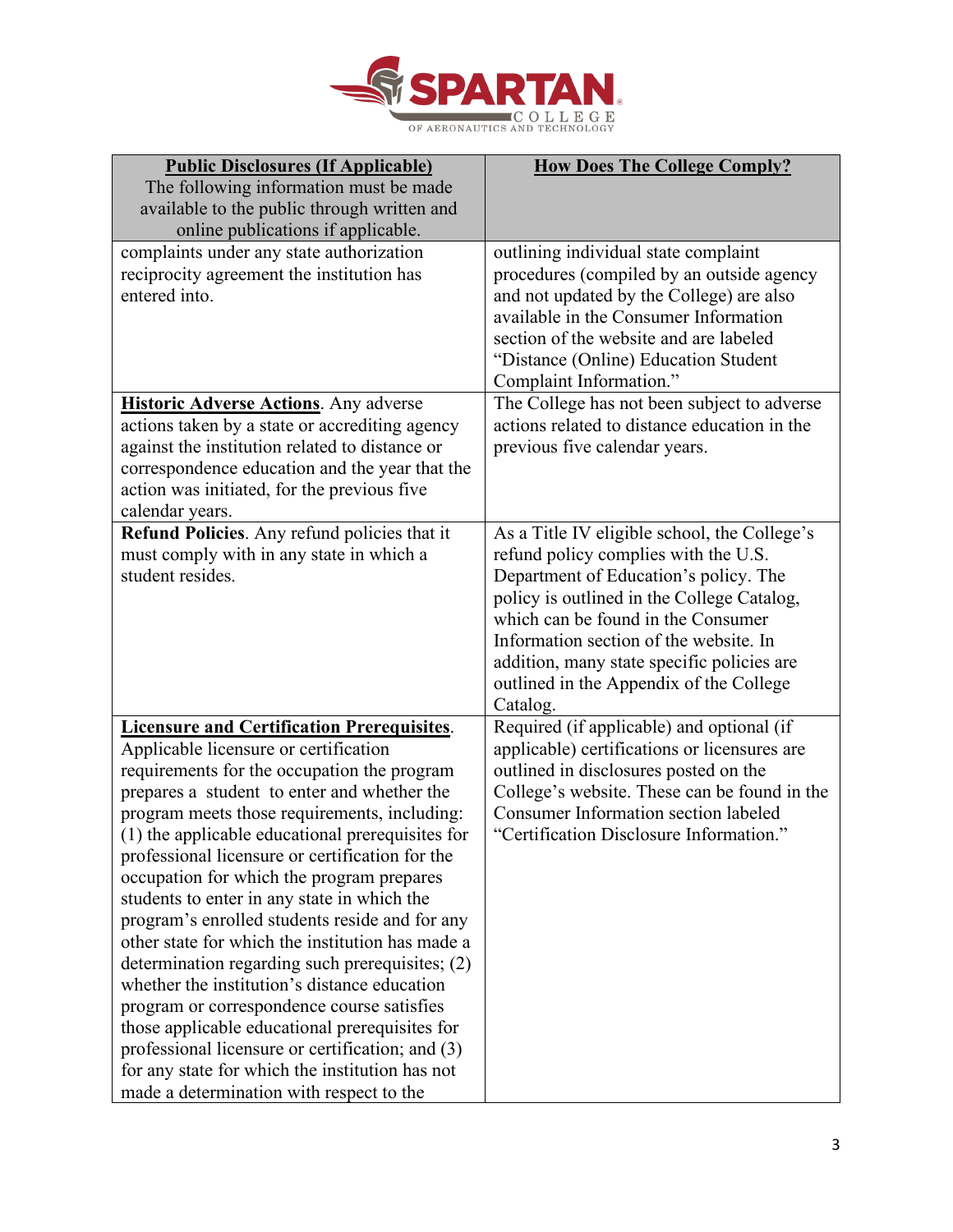

| <b>Public Disclosures (If Applicable)</b>          | <b>How Does The College Comply?</b> |
|----------------------------------------------------|-------------------------------------|
| The following information must be made             |                                     |
| available to the public through written and        |                                     |
| online publications if applicable.                 |                                     |
| licensure or certification requirement, an         |                                     |
| institution is required to disclose a statement to |                                     |
| that effect.                                       |                                     |

| <b>Direct Disclosures (If Applicable)</b><br>The following information must be disclosed<br>"directly and individually" to students if | <b>How Does The College Comply?</b>       |
|----------------------------------------------------------------------------------------------------------------------------------------|-------------------------------------------|
| applicable.                                                                                                                            |                                           |
| <b>Licensure and Certification Determinations.</b>                                                                                     | There are no required prerequisites to    |
| To prospective students, any determination by                                                                                          | certification for the College's programs. |
| the                                                                                                                                    |                                           |
| institution that the program does not meet                                                                                             |                                           |
| licensure or certification prerequisites in the                                                                                        |                                           |
| state of the student's residence. If this is the                                                                                       |                                           |
| case, any student who receives the notice and                                                                                          |                                           |
| subsequently enrolls must provide                                                                                                      |                                           |
| acknowledgement to the institution that he or                                                                                          |                                           |
| she received the disclosure.                                                                                                           |                                           |
| <b>Licensure and Certification Changes.</b> To                                                                                         | There are no required prerequisites to    |
| prospective and enrolled students, any                                                                                                 | certification for the College's programs. |
| determination by the institution that the                                                                                              |                                           |
| program ceases to meet licensure or                                                                                                    |                                           |
| certification prerequisites of a state, within 14                                                                                      |                                           |
| calendar days of that determination.                                                                                                   |                                           |
| <b>Notice of New Adverse Actions. To</b>                                                                                               | The College is not subject to any adverse |
| prospective and enrolled students, any adverse                                                                                         | actions related to distance education.    |
| action initiated                                                                                                                       |                                           |
| by a state or accrediting agency related to                                                                                            |                                           |
| programs offered by the institution solely                                                                                             |                                           |
| through distance education or correspondence                                                                                           |                                           |
| within 30 days of the institution becoming                                                                                             |                                           |
| aware of the action.                                                                                                                   |                                           |

# **State Approvals:**

The Licensing Manager ensures state licenses and exemptions requiring renewal are maintained according to the College's Institutional Plan for distance education. The Licensing Manager maintains the list of approved or "banned" states for the Marketing Team to upload to the website.